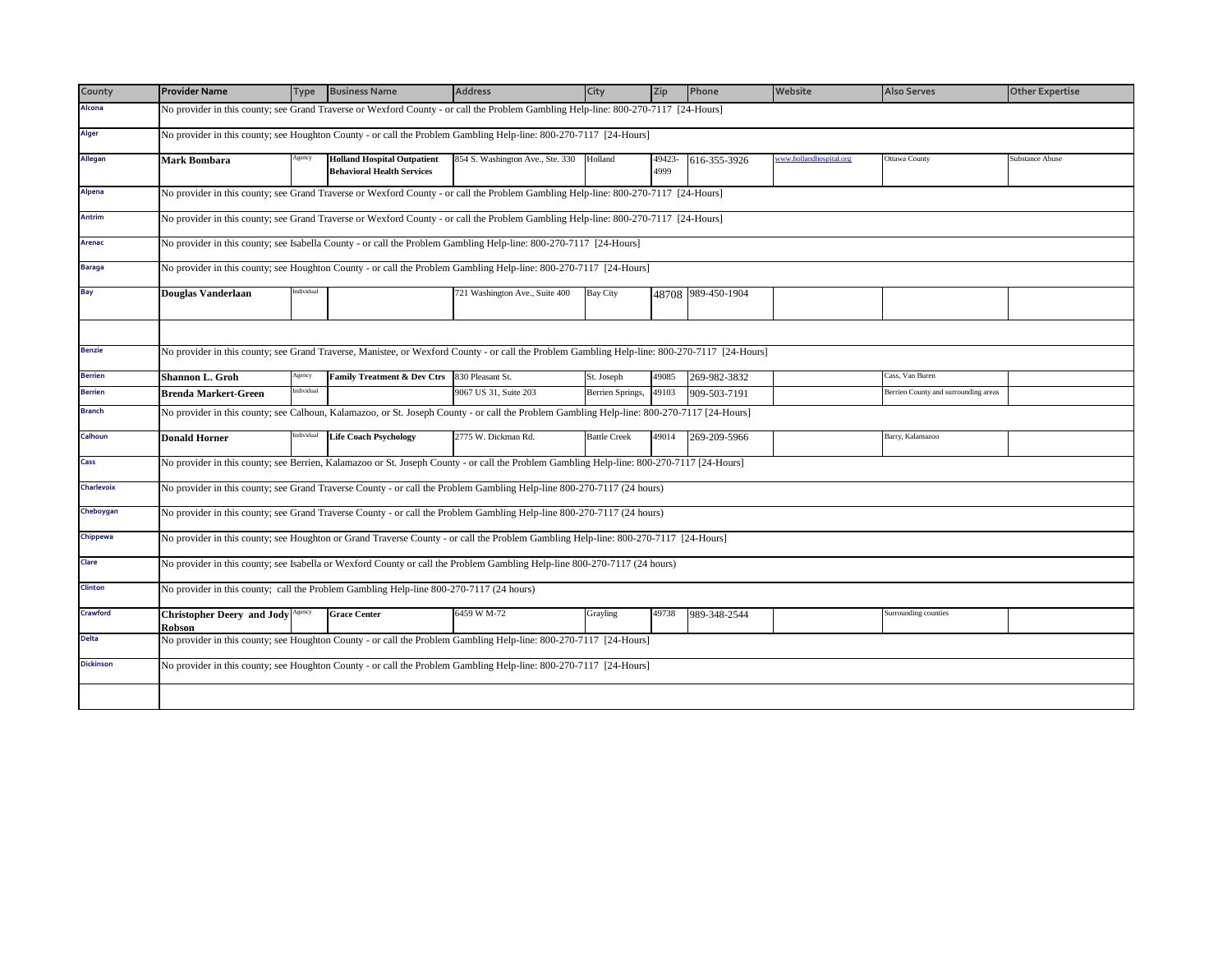| County                | <b>Provider Name</b>                                                                                                      | <b>Type</b> | <b>Business Name</b>                                        | <b>Address</b>                                                                                                                      | City                 | Zip   | Phone        | Website | <b>Also Serves</b>             | <b>Other Expertise</b>               |
|-----------------------|---------------------------------------------------------------------------------------------------------------------------|-------------|-------------------------------------------------------------|-------------------------------------------------------------------------------------------------------------------------------------|----------------------|-------|--------------|---------|--------------------------------|--------------------------------------|
| <b>Eaton</b>          | No provider in this county; see Barry or Calhoun County - or call the Problem Gambling Help-line: 800-270-7117 [24-Hours] |             |                                                             |                                                                                                                                     |                      |       |              |         |                                |                                      |
| <b>Emmett</b>         | Naomi Casement                                                                                                            | Individual  |                                                             | 2202 Mitchell Park Dr. Suite 2B<br>(Lower Level)                                                                                    | Petoskey             | 49770 | 810-964-5400 |         | Surrounding towns and counties |                                      |
| Gladwin               | No provider in this county; see Isabella County - or call the Problem Gambling Help-line: 800-270-7117 [24-Hours]         |             |                                                             |                                                                                                                                     |                      |       |              |         |                                |                                      |
| Gogebic               | No provider in this county; see Houghton County - or call the Problem Gambling Help-line: 800-270-7117 [24-Hours]         |             |                                                             |                                                                                                                                     |                      |       |              |         |                                |                                      |
| <b>Grand Traverse</b> | <b>Scott Smith</b>                                                                                                        | Agency      | <b>Pine Rest Christian Mental</b><br><b>Health Services</b> | 1050 Silver Dr.                                                                                                                     | <b>Traverse City</b> | 49684 | 231-947-2255 |         | Surrounding counties           |                                      |
| Gratiot               | No provider in this county; - call the Problem Gambling Help-line: 800-270-7117 [24-Hours]                                |             |                                                             |                                                                                                                                     |                      |       |              |         |                                |                                      |
| <b>Hillsdale</b>      | No provider in this county; see Calhoun County - or call the Problem Gambling Help-line: 800-270-7117 [24-Hours]          |             |                                                             |                                                                                                                                     |                      |       |              |         |                                |                                      |
| <b>Huron</b>          |                                                                                                                           |             |                                                             | No provider in this county; see Genesee or St. Clair County - or call the Problem Gambling Help-line: 800-270-7117 [24-Hours]       |                      |       |              |         |                                |                                      |
| Ingham                | Shana Lin Bombrys, LMSW Individual                                                                                        |             |                                                             | 780 W. Lake Lansing Rd., Suite<br>100                                                                                               | <b>East Lansing</b>  | 48823 | 517-862-9378 |         |                                |                                      |
| Ingham                | Michael Mudgett                                                                                                           | Individual  |                                                             | 3800 Heritage Ave.                                                                                                                  | Okemos               | 48864 | 616-238-6206 |         | Kent                           | Depression, marital, substance abuse |
| Iron                  |                                                                                                                           |             |                                                             | No provider in this county; see Houghton County - or call the Problem Gambling Help-line: 800-270-7117 [24-Hours]                   |                      |       |              |         |                                |                                      |
| Isabella              | No provider in this county; call the Problem Gambling Help-line: 800-270-7117 [24-Hours]                                  |             |                                                             |                                                                                                                                     |                      |       |              |         |                                |                                      |
| Jackson               |                                                                                                                           |             |                                                             | No provider in this county; see Calhoun or Washtanaw County - or call the Problem Gambling Help-line: 800-270-7117 [24-Hours]       |                      |       |              |         |                                |                                      |
| Kalamazoo             | No provider in this county; -- call the Problem Gambling Help-line: 800-270-7117 [24-Hours]                               |             |                                                             |                                                                                                                                     |                      |       |              |         |                                |                                      |
| Kalkaska              |                                                                                                                           |             |                                                             | No provider in this county; see Grand Traverse or Crawford County - or call the Problem Gambling Help-line: 800-270-7117 [24-Hours] |                      |       |              |         |                                |                                      |
|                       |                                                                                                                           |             |                                                             |                                                                                                                                     |                      |       |              |         |                                |                                      |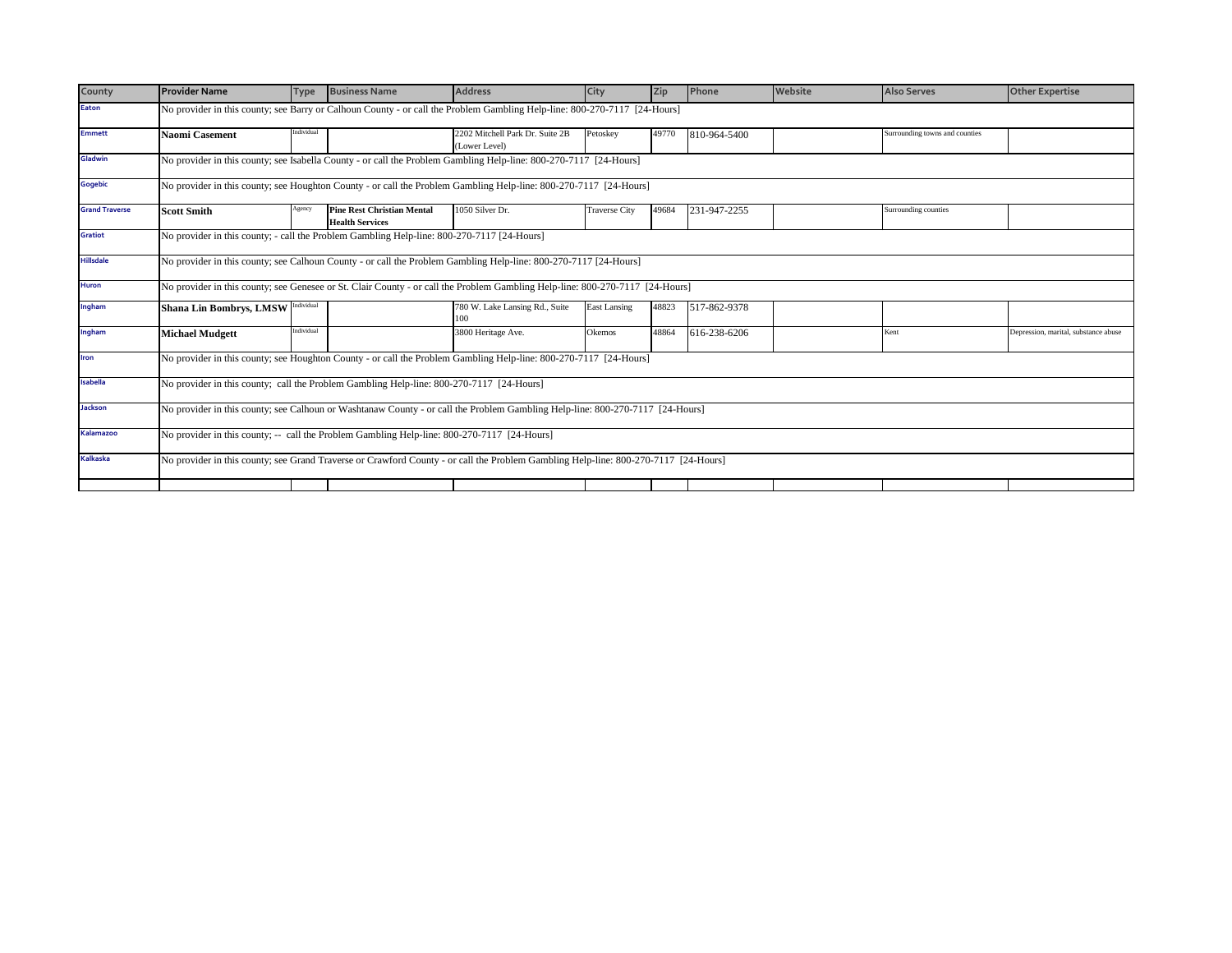| County             | <b>Provider Name</b>                                                                                                                            | Type       | <b>Business Name</b>                                  | <b>Address</b>                                                                                                                     | City                | Zip   | Phone        | Website                   | <b>Also Serves</b>                | <b>Other Expertise</b>         |  |
|--------------------|-------------------------------------------------------------------------------------------------------------------------------------------------|------------|-------------------------------------------------------|------------------------------------------------------------------------------------------------------------------------------------|---------------------|-------|--------------|---------------------------|-----------------------------------|--------------------------------|--|
| <b>Kent</b>        | <b>Kyle Hinton</b>                                                                                                                              | Agnecy     | <b>New Visions Counseling</b>                         | 800 Monroe Ave. NW, Ste. 201                                                                                                       | <b>Grand Rapids</b> | 49503 | 616-558-8751 |                           |                                   |                                |  |
| Kent               | <b>Michael Mudgett</b>                                                                                                                          | Individual |                                                       | 800 Monroe Ave. NE (Friday and<br>Saturday only)                                                                                   | <b>Grand Rapids</b> | 49505 | 616-238-6206 |                           | Ingham                            |                                |  |
| Kent               | <b>Alaina Smith and David</b><br>UitdeFlesch                                                                                                    | Agency     | <b>Centennial Park Counseling</b>                     | 2626 Kraft Ave. SE, Suite 186                                                                                                      | <b>Grand Rapids</b> | 49512 | 616-949-9550 |                           | Alaina Smith bilingual in Spanish | Drug & Alcohol Addiction       |  |
| Kent               | <b>Catherine Van DeWege</b>                                                                                                                     | ndividual  |                                                       | 800 Monroe NW, Suite 201                                                                                                           | <b>Grand Rapids</b> | 49503 | 616-574-4098 |                           |                                   |                                |  |
| <b>Keweenaw</b>    | No provider in this county; see Houghton County - or call the Problem Gambling Help-line: 800-270-7117 [24-Hours]                               |            |                                                       |                                                                                                                                    |                     |       |              |                           |                                   |                                |  |
| Lake               | No provider in this county; see Manistee or Wexford County - or call the Problem Gambling Help-line: 800-270-7117 [24-Hours]                    |            |                                                       |                                                                                                                                    |                     |       |              |                           |                                   |                                |  |
| Lapeer             | No provider in this county; see Genesee, Oakland, Macomb, or St. Clair County - or call the Problem Gambling Help-line: 800-270-7117 [24-Hours] |            |                                                       |                                                                                                                                    |                     |       |              |                           |                                   |                                |  |
| Leelanau           | No provider in this county; see Grand Traverse County - or call the Problem Gambling Help-line: 800-270-7117 [24-Hours]                         |            |                                                       |                                                                                                                                    |                     |       |              |                           |                                   |                                |  |
| Lenawee            | No provider in this county; see Hillsdale, Washtenaw, or Wayne County - or call the Problem Gambling Help-line: 800-270-7117 [24-Hours]         |            |                                                       |                                                                                                                                    |                     |       |              |                           |                                   |                                |  |
| Livingston         | <b>William Burnes</b>                                                                                                                           | Individual |                                                       | 794 Grand River                                                                                                                    | <b>Brighton</b>     | 48116 | 248-231-3568 |                           |                                   | Mental health, Substance abuse |  |
| Livingston         | <b>Larry Quinn</b>                                                                                                                              | Agency     | <b>Livingston County Catholic</b><br><b>Charities</b> | 2020 E. Grand River Ave.                                                                                                           | Howell              | 48843 | 517-545-5944 |                           |                                   | Mental health, Substance abuse |  |
| Luce               | No provider in this county; see Houghton County - or call the Problem Gambling Help-line: 800-270-7117 [24-Hours]                               |            |                                                       |                                                                                                                                    |                     |       |              |                           |                                   |                                |  |
| <b>Mackinac</b>    |                                                                                                                                                 |            |                                                       | No provider in this county; see Houghton or Crawford County - or call the Problem Gambling Help-line: 800-270-7117 [24-Hours]      |                     |       |              |                           |                                   |                                |  |
| <b>Macomb</b>      | <b>Michael Mooney</b>                                                                                                                           | Individual | <b>Choices Counseling Center</b>                      | 27700 Gratiot, Suite 202                                                                                                           | Roseville           | 48066 | 586-350-6800 | www.choicescounseling.net | St. Clair, Wayne                  | Drug & Alcohol Addiction       |  |
| <b>Macomb</b>      | <b>Ferial Youkhanna</b>                                                                                                                         | Individual | Mt. Carmel Counseilng                                 | 37399 Garfield, #200D                                                                                                              | Clinton Twp         | 48036 | 586-216-0920 |                           | <b>Bilingual</b> in Arabic        |                                |  |
| <b>Manistee</b>    | Also see Wexford County for additional providers who serve this county.                                                                         |            |                                                       |                                                                                                                                    |                     |       |              |                           |                                   |                                |  |
| <b>Marquette</b>   |                                                                                                                                                 |            |                                                       | No provider in this county; see Houghton County - or call the Problem Gambling Help-line 800-270-7117 (24 hours)                   |                     |       |              |                           |                                   |                                |  |
| <b>Mason</b>       |                                                                                                                                                 |            |                                                       | No provider in this county; see Manistee or Wexford County - or call the Problem Gambling Help-line: 800-270-7117 [24-Hours]       |                     |       |              |                           |                                   |                                |  |
| <b>Mecosta</b>     |                                                                                                                                                 |            |                                                       | No provider in this county; see Isabella or Kent County - or call the Problem Gambling Help-line: 800-270-7117 [24-Hours]          |                     |       |              |                           |                                   |                                |  |
| <b>Menominee</b>   |                                                                                                                                                 |            |                                                       | No provider in this county; see Houghton County - or call the Problem Gambling Help-line: 800-270-7117 [24-Hours]                  |                     |       |              |                           |                                   |                                |  |
| <b>Midland</b>     |                                                                                                                                                 |            |                                                       | No provider in this county; see Isabella County - or call the Problem Gambling Help-line: 800-270-7117 [24-Hours]                  |                     |       |              |                           |                                   |                                |  |
| <b>Missaukee</b>   |                                                                                                                                                 |            |                                                       | No provider in this county; see Grand Traverse or Wexford County - or call the Problem Gambling Help-line: 800-270-7117 [24-Hours] |                     |       |              |                           |                                   |                                |  |
| <b>Montcalm</b>    |                                                                                                                                                 |            |                                                       | No provider in this county; see Isabella or Kent County - or call the Problem Gambling Help-line: 800-270-7117 [24-Hours]          |                     |       |              |                           |                                   |                                |  |
| <b>Montmorency</b> |                                                                                                                                                 |            |                                                       | No provider in this county; see Grand Traverse or Wexford County - or call the Problem Gambling Help-line: 800-270-7117 [24-Hours] |                     |       |              |                           |                                   |                                |  |
| <b>Muskegon</b>    |                                                                                                                                                 |            |                                                       | No provider in this county; see Kent or Ottawa County - or call the Problem Gambling Help-line: 800-270-7117 [24-Hours]            |                     |       |              |                           |                                   |                                |  |
|                    |                                                                                                                                                 |            |                                                       |                                                                                                                                    |                     |       |              |                           |                                   |                                |  |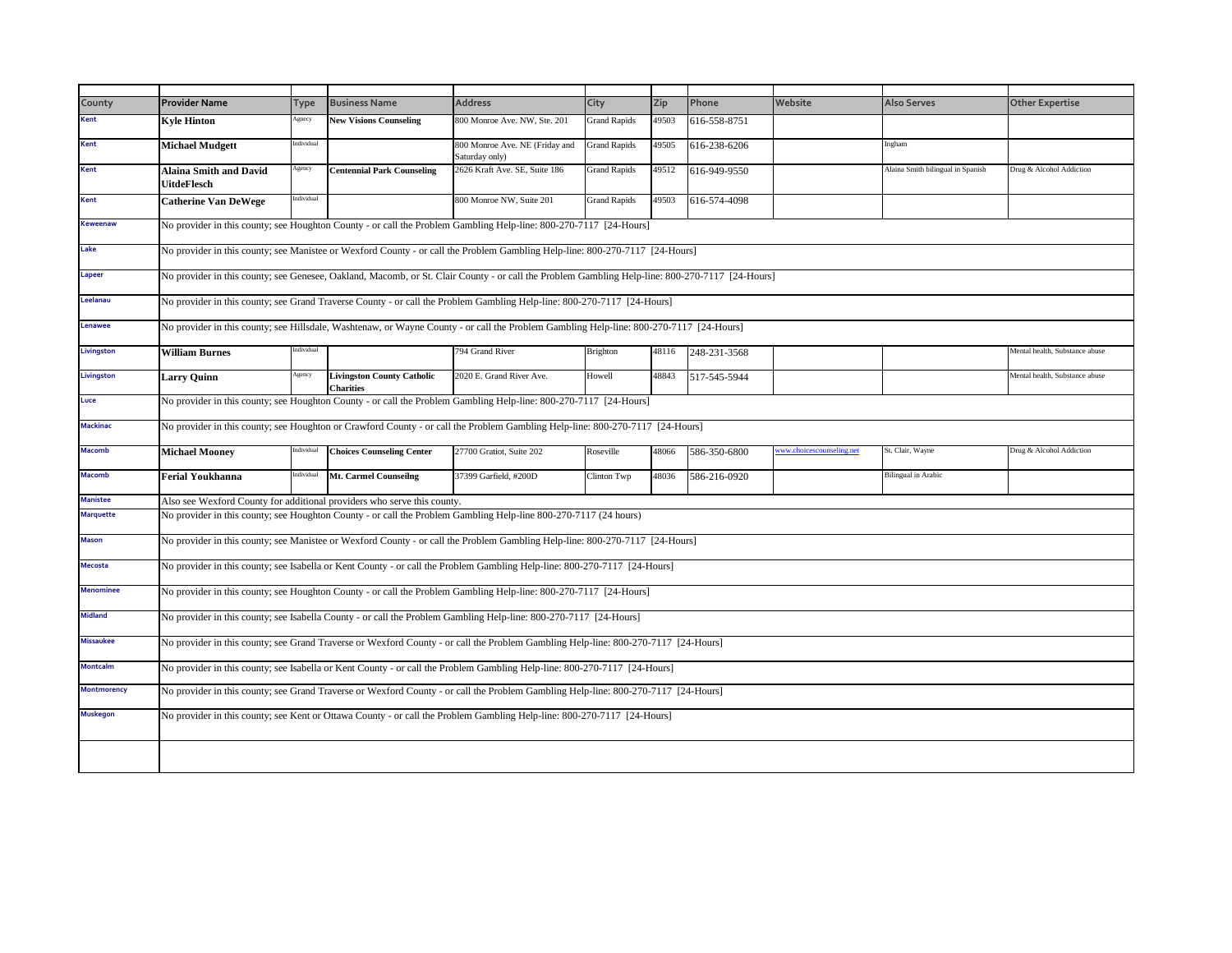| County              | <b>Provider Name</b>                                                                                          | <b>Type</b>                                                                                                      | <b>Business Name</b>                              | <b>Address</b>                                                                                                                          | City                  | Zip   | Phone                  | Website                      | <b>Also Serves</b>                               | <b>Other Expertise</b>                                             |  |
|---------------------|---------------------------------------------------------------------------------------------------------------|------------------------------------------------------------------------------------------------------------------|---------------------------------------------------|-----------------------------------------------------------------------------------------------------------------------------------------|-----------------------|-------|------------------------|------------------------------|--------------------------------------------------|--------------------------------------------------------------------|--|
| Newaygo             | No provider in this county; see Kent County - or call the Problem Gambling Help-line: 800-270-7117 [24-Hours] |                                                                                                                  |                                                   |                                                                                                                                         |                       |       |                        |                              |                                                  |                                                                    |  |
| <b>Oakland</b>      | <b>Eleanor Aharoni</b>                                                                                        | Individual                                                                                                       |                                                   | 5777 W. Maple Rd., Ste.178                                                                                                              | W. Bloomfield         | 48322 | 248-626-2323<br>ext. 2 |                              |                                                  | Mental Health; Substance Abuse                                     |  |
| <b>Oakland</b>      | Colleen Bertani                                                                                               | Individual                                                                                                       | <b>Bertani Wellness</b>                           | 1100 Corporate Office Dr., Ste. 100 Milford                                                                                             |                       | 48381 | 248-325-8632           |                              |                                                  | Mental Health; Substance Abuse                                     |  |
|                     |                                                                                                               |                                                                                                                  |                                                   |                                                                                                                                         |                       |       |                        |                              |                                                  |                                                                    |  |
| <b>Oakland</b>      | Valarie J. Fane                                                                                               | Individual                                                                                                       | <b>Care Continuum Counseling</b><br>Services      | 29877 Telegraph Rd., Ste.250                                                                                                            | Southfield            | 48034 | 313-689-4150           |                              | <b>Wayne County</b>                              | Women; Elderly; Adolescent/Youth                                   |  |
| <b>Oakland</b>      | <b>Tamara Halliburton</b>                                                                                     | ndividual                                                                                                        | <b>The Imagine Center</b>                         | 315 N. Center St.                                                                                                                       | Northville            | 48167 | 313-683-2753           |                              | Wayne County (Detroit) at a different<br>ocation |                                                                    |  |
| <b>Oakland</b>      | <b>Linda Moore</b>                                                                                            | Individual                                                                                                       | <b>Oakland Psychological Clinic,</b><br>РC        | 21700 Northwestern Hwy., Ste.750 Southfield                                                                                             |                       | 48075 | 248-559-5558           | akpsych.com                  | Wayne County                                     | <b>Mental Health Addiction</b>                                     |  |
| Oakland             | <b>Nancy Petrides</b>                                                                                         | Individual                                                                                                       | <b>Stonebrook Counseling</b><br><b>Associates</b> | 25600 Woodward Ave., #105                                                                                                               | Royal Oak             | 48067 | 248-343-4695           | www.stonebrookcounseling.com | Wayne, Washtenaw                                 |                                                                    |  |
| <b>Oakland</b>      | <b>Karen Smigelski</b>                                                                                        | Individual                                                                                                       | <b>Willows Edge Counseling</b>                    | 28 South Washington                                                                                                                     | Oxford                | 48371 | 248-834-0614           |                              |                                                  | Substance Abuse: Mental Health:<br>Women's Issues; Marital; Family |  |
| <b>Oakland</b>      | <b>Stephanie Christy</b>                                                                                      | Individual                                                                                                       |                                                   | 7125 Orchard Lake Rd. Suite 110                                                                                                         | West Bloomfield 48322 |       | 248-974-6295           |                              |                                                  | Substance Abuse; Mental Health;<br>Women's Issues; Marital; Family |  |
| Oceana              |                                                                                                               |                                                                                                                  |                                                   | No provider in this county; see Manistee or Ottawa County - or call the Problem Gambling Help-line 800-270-7117 (24 hours)              |                       |       |                        |                              |                                                  |                                                                    |  |
| <b>Ogemaw</b>       |                                                                                                               |                                                                                                                  |                                                   | No provider in this county; see Isabella or Wexford County - or call the Problem Gambling Help-line: 800-270-7117 [24-Hours]            |                       |       |                        |                              |                                                  |                                                                    |  |
| Ontonagon           |                                                                                                               |                                                                                                                  |                                                   | No provider in this county; see Houghton County - or call the Problem Gambling Help-line: 800-270-7117 [24-Hours]                       |                       |       |                        |                              |                                                  |                                                                    |  |
| Osceola             |                                                                                                               |                                                                                                                  |                                                   | No provider in this county; see Wexford, Isabella, or Manistee County - or call the Problem Gambling Help-line: 800-270-7117 [24-Hours] |                       |       |                        |                              |                                                  |                                                                    |  |
| Oscoda              |                                                                                                               |                                                                                                                  |                                                   | No provider in this county; see Grand Traverse or Wexford County - or call the Problem Gambling Help-line: 800-270-7117 [24-Hours]      |                       |       |                        |                              |                                                  |                                                                    |  |
| Otsego              |                                                                                                               |                                                                                                                  |                                                   | No provider in this county; see Grand Traverse County - or call the Problem Gambling Help-line: 800-270-7117 [24-Hours]                 |                       |       |                        |                              |                                                  |                                                                    |  |
| <b>Ottawa</b>       | <b>Mark Bombara</b>                                                                                           | Agency                                                                                                           | Holland Hospital Main Campus 602 Michigan Ave.    |                                                                                                                                         | Holland               | 49423 | 616-355-3926           | ww.hollandhospital.org       | Allegan County                                   | <b>Substance Abuse</b>                                             |  |
| <b>Presque Isle</b> |                                                                                                               |                                                                                                                  |                                                   | No provider in this county; see Grand Traverse County - or call the Problem Gambling Help-line: 800-270-7117 [24-Hours]                 |                       |       |                        |                              |                                                  |                                                                    |  |
| <b>Roscommon</b>    |                                                                                                               | No provider in this county; see Wexford County - or call the Problem Gambling Help-line: 800-270-7117 [24-Hours] |                                                   |                                                                                                                                         |                       |       |                        |                              |                                                  |                                                                    |  |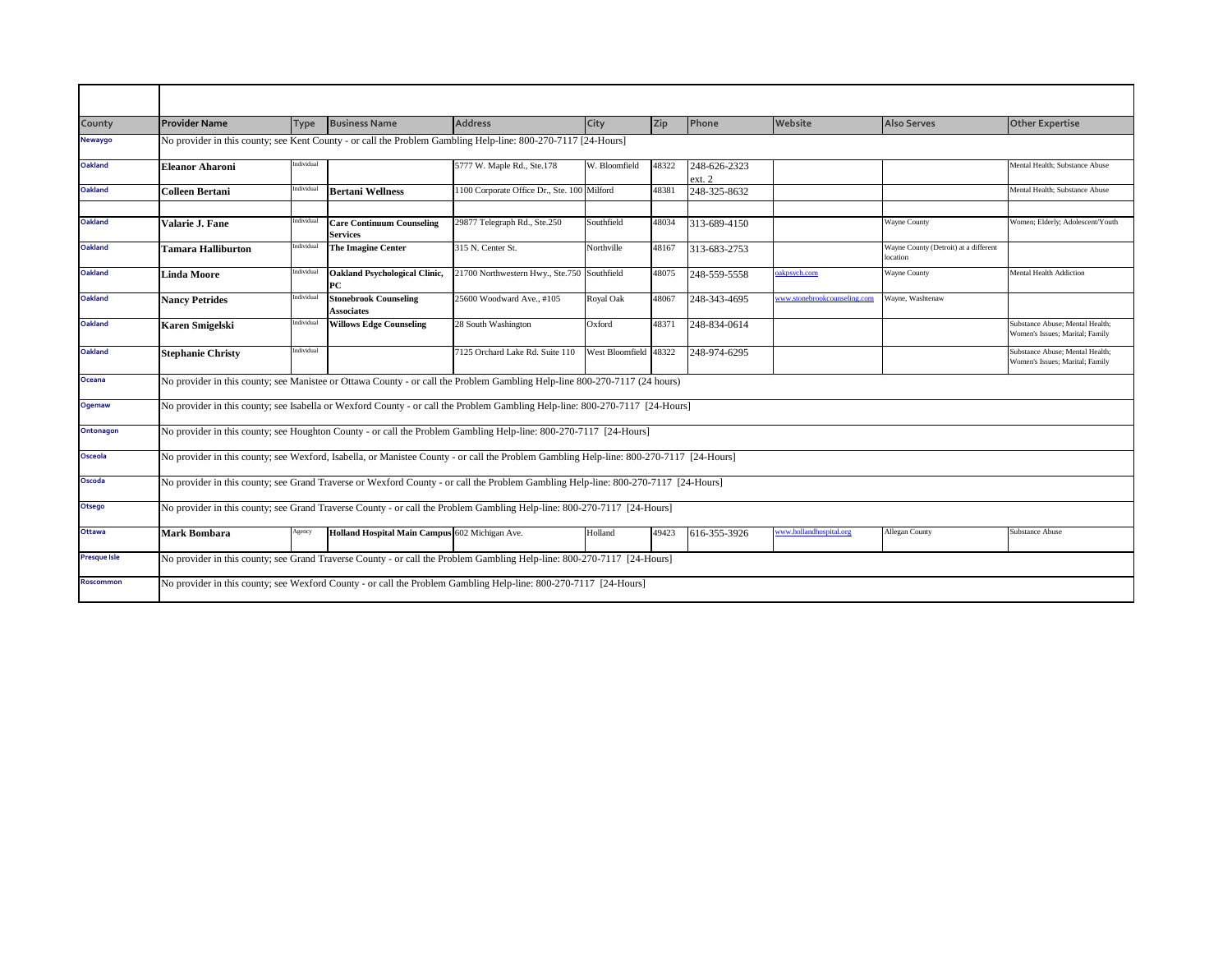| County            | <b>Provider Name</b>                                                                                                                                | Type       | <b>Business Name</b>                              | <b>Address</b>                                          | City      | <b>Zip</b> | Phone        | Website                            | <b>Also Serves</b>                   | <b>Other Expertise</b>         |
|-------------------|-----------------------------------------------------------------------------------------------------------------------------------------------------|------------|---------------------------------------------------|---------------------------------------------------------|-----------|------------|--------------|------------------------------------|--------------------------------------|--------------------------------|
| <b>Saginaw</b>    | No provider in this county; see Genesee County - or call the Problem Gambling Help-line 800-270-7117 (24 hours)                                     |            |                                                   |                                                         |           |            |              |                                    |                                      |                                |
| <b>Sanilac</b>    | No provider in this county; see Genesee or St. Clair County - or call the Problem Gambling Help-line: 800-270-7117 [24-Hours]                       |            |                                                   |                                                         |           |            |              |                                    |                                      |                                |
| Schoolcraft       | No provider in this county; see Houghton County - or call the Problem Gambling Help-line: 800-270-7117 [24-Hours]                                   |            |                                                   |                                                         |           |            |              |                                    |                                      |                                |
| <b>Shiawassee</b> | No provider in this county; see Genesee County - or call the Problem Gambling Help-line: 800-270-7117 [24-Hours]                                    |            |                                                   |                                                         |           |            |              |                                    |                                      |                                |
| <b>Tuscola</b>    | No provider in this county; see Genesee County - or call the Problem Gambling Help-line: 800-270-7117 [24-Hours]                                    |            |                                                   |                                                         |           |            |              |                                    |                                      |                                |
| <b>Van Buren</b>  | No provider in this county; see Allegan, Berrien, Kalamazoo, or St. Joseph County - or call the Problem Gambling Help-line: 800-270-7117 [24-Hours] |            |                                                   |                                                         |           |            |              |                                    |                                      |                                |
| Washtenaw         | <b>Nancy Petrides</b>                                                                                                                               | Individual | <b>Stonebrook Counseling</b><br><b>Associates</b> | 2311 E. Stadium Blvd., Ste.212, E., Ann Arbor<br>Room 6 |           | 48104      | 248-343-4695 | www.stonebrookcounseling.com       | Oakland, Wavne                       |                                |
| Washtenaw         | Also see Wayne County for additional providers who serve this county.                                                                               |            |                                                   |                                                         |           |            |              |                                    |                                      |                                |
| Wayne             | <b>Alan Carotta, LLP</b>                                                                                                                            | Individual |                                                   | 34935 Schoolcraft Rd. Suite 106                         | Livonia   | 48150      | 734-725-1521 | ajcarotta@gmail.com                |                                      | Mental health, substance abuse |
| <b>Wayne</b>      | Gavnella Jackson                                                                                                                                    | Individual | <b>Center of Behavioral Therapy</b>               | 28807 W. 8 Mile Rd., #102                               | Livonia   | 48152      | 248-471-5550 | www.centerofbehavioralthera<br>com | Oakland                              |                                |
| <b>Wayne</b>      | Tamara Halliburton                                                                                                                                  | Individual | <b>The Imagine Center</b>                         | 4160 Woodward Ave., 2nd Floor                           | Detroit   | 48201      | 313-683-2753 |                                    | Oakland County at different location |                                |
| <b>Wayne</b>      | <b>Tracy McCall</b>                                                                                                                                 | Agency     |                                                   | 26146 Six Miile Rd.                                     | Redford   | 48219      | 313-778-4729 | racydmccall@yahoo.com              | City of Detroit                      |                                |
| <b>Wayne</b>      | <b>Ernestine Norfleet</b>                                                                                                                           | Individual | Woodhaven Community Center 23101 Hall Rd.         |                                                         | Woodhaven | 48183      | 313-706-0373 | stinenorfleet@att.net              | Downriver area                       |                                |
| <b>Wayne</b>      | <b>Nancy Petrides</b>                                                                                                                               | Individual | <b>Stonebrook Counseling</b><br><b>Associates</b> | 37799 Professional Center Dr.,<br>Ste.106               | Livonia   | 48154      | 248-343-4695 | www.stonebrookcounseling.con       | Oakland, Washtenaw                   |                                |